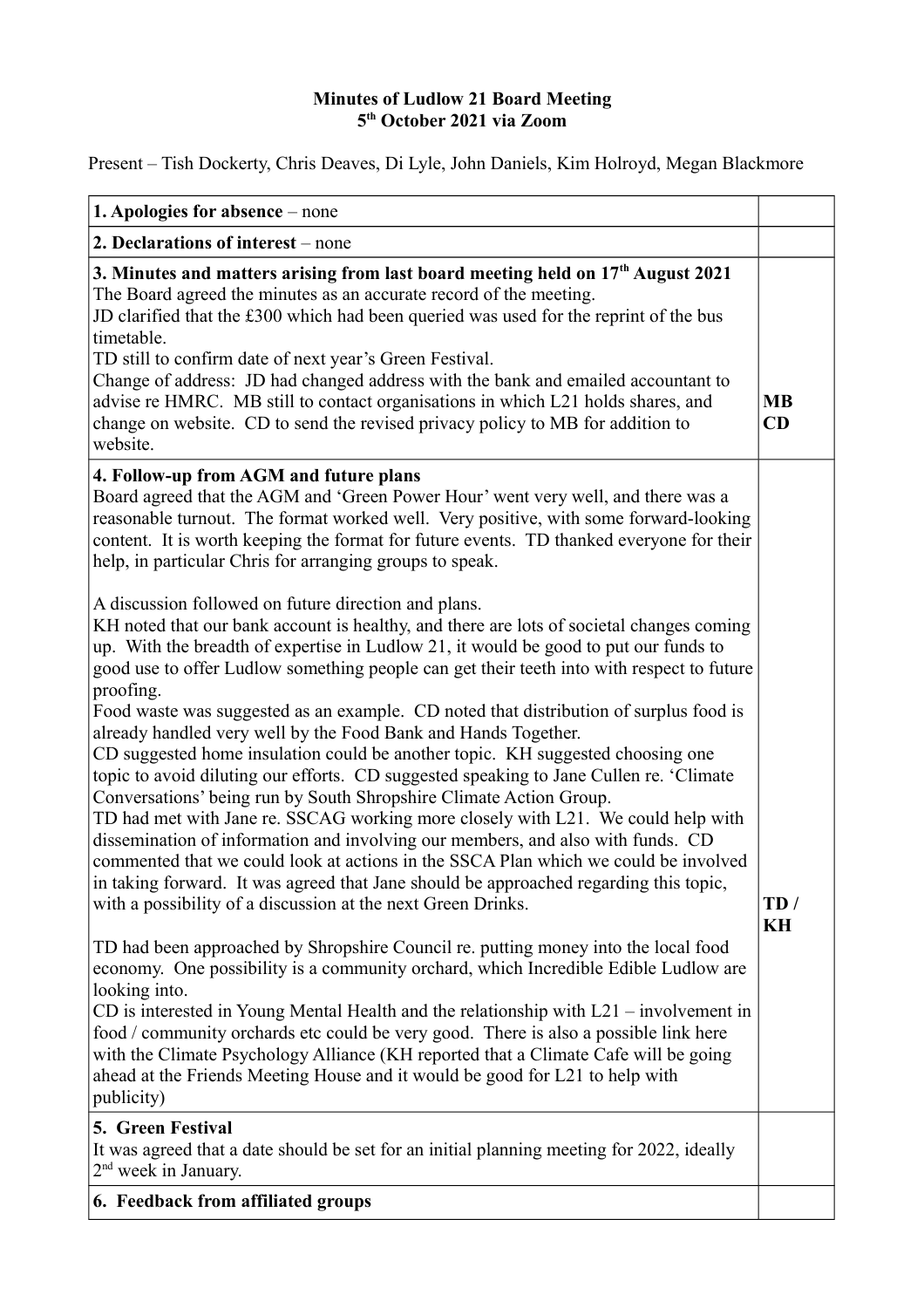| <b>Sustainable Transport</b><br>The group met today. It is planned for the cargo bike project to continue after its trial<br>period. There is a need for more businesses to join. The intention is to concentrate on<br>the courier business. DL wondered whether the Chamber of Commerce should be<br>approached. DL is the Town Council rep on the Chamber. KH suggested speaking to<br>Denise Thompson or Islabikes. DL will follow this up. | DL        |
|-------------------------------------------------------------------------------------------------------------------------------------------------------------------------------------------------------------------------------------------------------------------------------------------------------------------------------------------------------------------------------------------------------------------------------------------------|-----------|
| Fairtrade<br>Nothing new to report at present.                                                                                                                                                                                                                                                                                                                                                                                                  |           |
| <b>Climate Friendly Diet</b><br>The group has been inactive, but may look at resurrecting.                                                                                                                                                                                                                                                                                                                                                      |           |
| <b>Swifts</b><br>Group not currently active.                                                                                                                                                                                                                                                                                                                                                                                                    |           |
| <b>Education</b><br>Ian has stepped down. Megan and Chris were also involved in this group. Will think<br>about recruiting new members and possibly working on a climate project. MB to sort MB<br>out an order of children's books to add to the library donation.<br>Tish has a contact at the library – Angie Watkins. We could ask if we can run a 'green'<br>children's hour at the library. MB to follow up.                              | <b>MB</b> |
| <b>Incredible Edible</b><br>Due to meet soon. A seed/potato swap is planned for February. Also looking at setting<br>up a community orchard.                                                                                                                                                                                                                                                                                                    |           |
| <b>Energy</b><br>Neen Sollars Hydro (in which we have shares) is still running well.<br>CD has been speaking to Solar Coop re rooftop solar. Next stage is to try to get up<br>some community scale projects e.g. home insulation (approx. 1/3 of UK's emissions<br>come from housing.)                                                                                                                                                         |           |
| <b>GSX</b><br>AGM held recently, with a presentation from Adrian Cooper (Shropshire Council).                                                                                                                                                                                                                                                                                                                                                   |           |
| <b>Plastics</b><br>CD was not sure if the Ludlow group were still active.                                                                                                                                                                                                                                                                                                                                                                       |           |
| <b>Car Club</b><br>Nothing new to report at present.                                                                                                                                                                                                                                                                                                                                                                                            |           |
| <b>Food and Farming (Local to Ludlow)</b><br>Kate and Peter Norman retired. They were presented with a gift at the Local Produce<br>Market's birthday celebrations in the summer. Cafe building is being sold. New<br>landlords have indicated they are happy for L2L to continue trading but not sure yet<br>what the arrangement will be.                                                                                                     |           |
| 7. Financial Matters<br>£8,702 in current account.<br>Another fraudulent direct debit has appeared on the account. JD is pursuing.<br>The finances for the ground source heat project are all completed, and the associated                                                                                                                                                                                                                     |           |